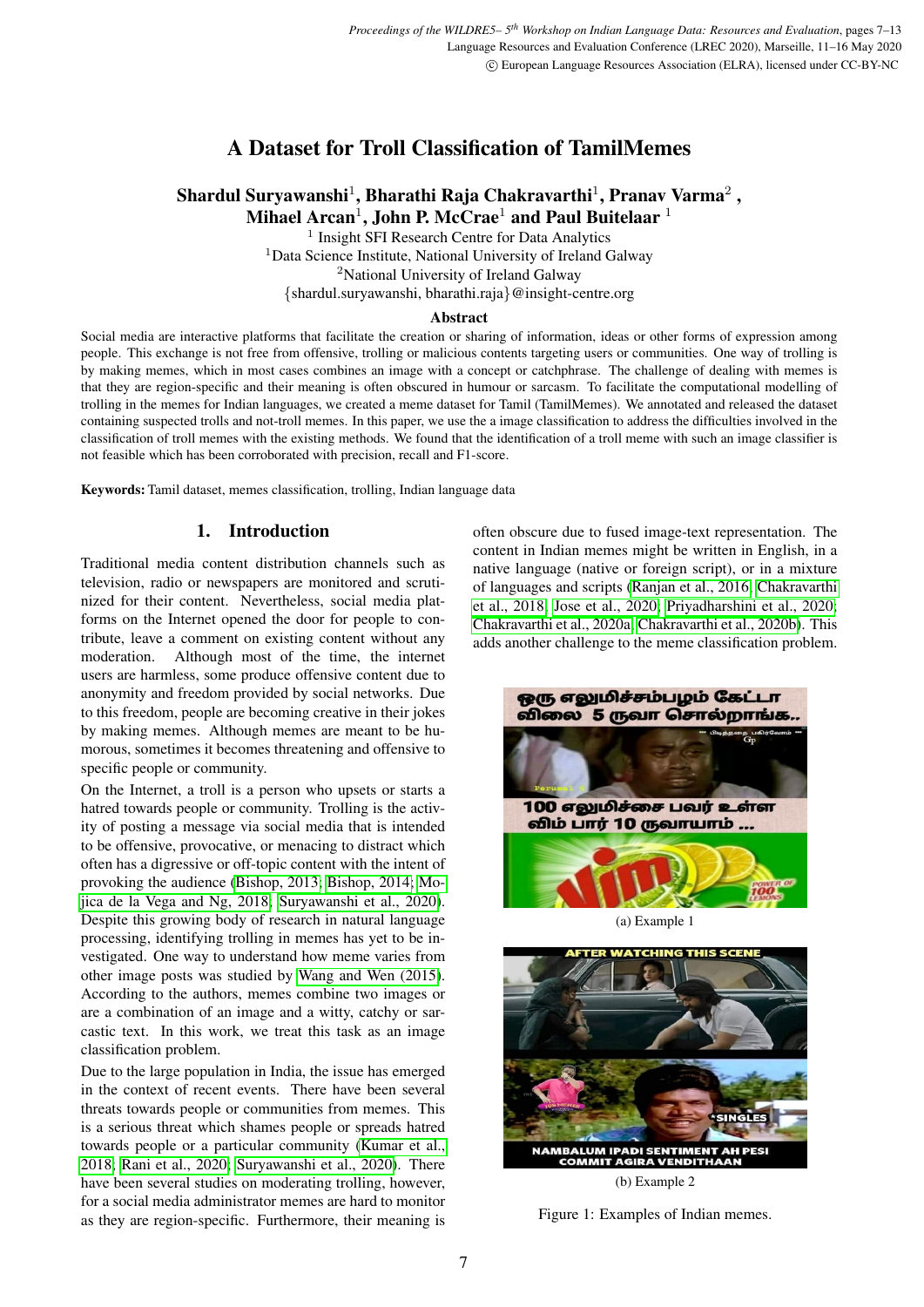In Figure [1,](#page-0-0) Example 1 is written in Tamil with two images and Example 2 is written in English and Tamil (Roman Script) with two images. In the first example, the meme is trolling about the *"Vim dis-washer"* soap. The information in Example 1 can be translated into English as *"the price of a lemon is five Rupees"*, whereby the image below shows a crying person. Just after the crying person the text says *"The price of a Vim bar with the power of 100 Lemon is just 10 Rupees"*. This is an example of opinion manipulation with trolling as it influences the user opinion about products, companies and politics. This kind of memes might be effective in two ways. On the one hand, it is easy for companies and political parties to gain popularity. On the other hand, the trolls can damage the reputation of the company name or political party name. Example 2 shows a funny meme; it shows that a guy is talking to a poor lady while the girl in the car is looking at them. The image below includes a popular Tamil comedy actor with a short text written beneath *"We also talk nicely to ladies to get into a relationship"*.

Even though there is a widespread culture of memes on the Internet, the research on the classification of memes is not studied well. There are no systematic studies on classifying memes in a troll or not-troll category. In this work, we describe a dataset for classifying memes in such categories. To do this, we have collected a set of original memes from volunteers. We present baseline results using convolutional neural network (CNN) approaches for image classification. We report our findings in precision, recall and F-score and publish the code for this work at  $https:$ [//github.com/sharduls007/TamilMemes](https://github.com/sharduls007/TamilMemes).

# 2. Troll Meme

A troll meme is an implicit image that intents to demean or offend an individual on the Internet. Based on the definition "Trolling is the activity of posting a message via social media that tend to be offensive, provocative, or menacing [\(Bishop, 2013;](#page-4-0) [Bishop, 2014;](#page-5-0) [Mojica de la Vega and Ng,](#page-6-0) [2018\)](#page-6-0)". Their main function is to distract the audience with the intent of provoking them. We define troll memes as a meme, which contains offensive text and non-offensive images, offensive images with non-offensive text, sarcastically offensive text with non-offensive images, or sarcastic images with offensive text to provoke, distract, and has a digressive or off-topic content with intend to demean or offend particular people, group or race.

Figure [2](#page-1-0) shows examples of trolling memes, Example 3 is trolling the potato chip brand called Lays. The translation of the text is *"If you buy one packet of air, then 5 chips free"*, with its intention to damage the company's reputation. Figure [2](#page-1-0) illustrates examples of not-troll memes. The translation of Example 4 would be *"Sorry my friend (girl)"*. As this example does not contain any provoking or offensive content and is even funny, it should be listed in the not-troll category.

As a troll meme is directed towards someone, it is easy to find such content in the comments section or group chat of social media. For our work, we collected memes from volunteers who sent them through WhatsApp, a social media for chatting and creating a group chat. The suspected troll

# <span id="page-1-0"></span>ஒரு Packet காற்று வாங்கினால்





(b) Example 4

Figure 2: Examples of troll and not-troll memes.

memes then have been verified and annotated manually by the annotators. As the users who sent these troll memes belong to the Tamil speaking population, all the troll memes are in Tamil. The general format of the meme is the image and Tamil text embedded within the image.

Most of the troll memes comes from the state of Tamil Nadu, in India. The Tamil language, which has 75 million speakers, $<sup>1</sup>$  $<sup>1</sup>$  $<sup>1</sup>$  belongs to the Dravidian language family</sup> [\(Rao and Lalitha Devi, 2013;](#page-6-6) [Chakravarthi et al., 2019a;](#page-5-6) [Chakravarthi et al., 2019b;](#page-5-7) [Chakravarthi et al., 2019c\)](#page-5-8) and is one of the 22 scheduled languages of India [\(Dash et al.,](#page-5-9) [2015\)](#page-5-9). As these troll memes can have a negative psychological effect on an individual, a constraint has to be in place for such a conversation. In this work, we are attempting to identify such troll memes by providing a dataset and image classifier to identify these memes.

# 3. Related Work

Trolling in social media for text has been studied extensively [\(Bishop, 2013;](#page-4-0) [Bishop, 2014;](#page-5-0) [Mojica de la Vega](#page-6-0) [and Ng, 2018;](#page-6-0) [Malmasi and Zampieri, 2017;](#page-6-7) [Kumar et al.,](#page-5-1) [2018;](#page-5-1) [Kumar, 2019\)](#page-5-10). Opinion manipulation trolling [\(Mi](#page-6-8)[haylov et al., 2015b;](#page-6-8) [Mihaylov et al., 2015a\)](#page-6-9), troll comments in News Community [\(Mihaylov and Nakov, 2016\)](#page-6-10), and the role of political trolls [\(Atanasov et al., 2019\)](#page-4-1) have been studied. All these considered the trolling on text-only media. However, meme consist of images or images with text.

<span id="page-1-1"></span><sup>1</sup> https://www.ethnologue.com/language/tam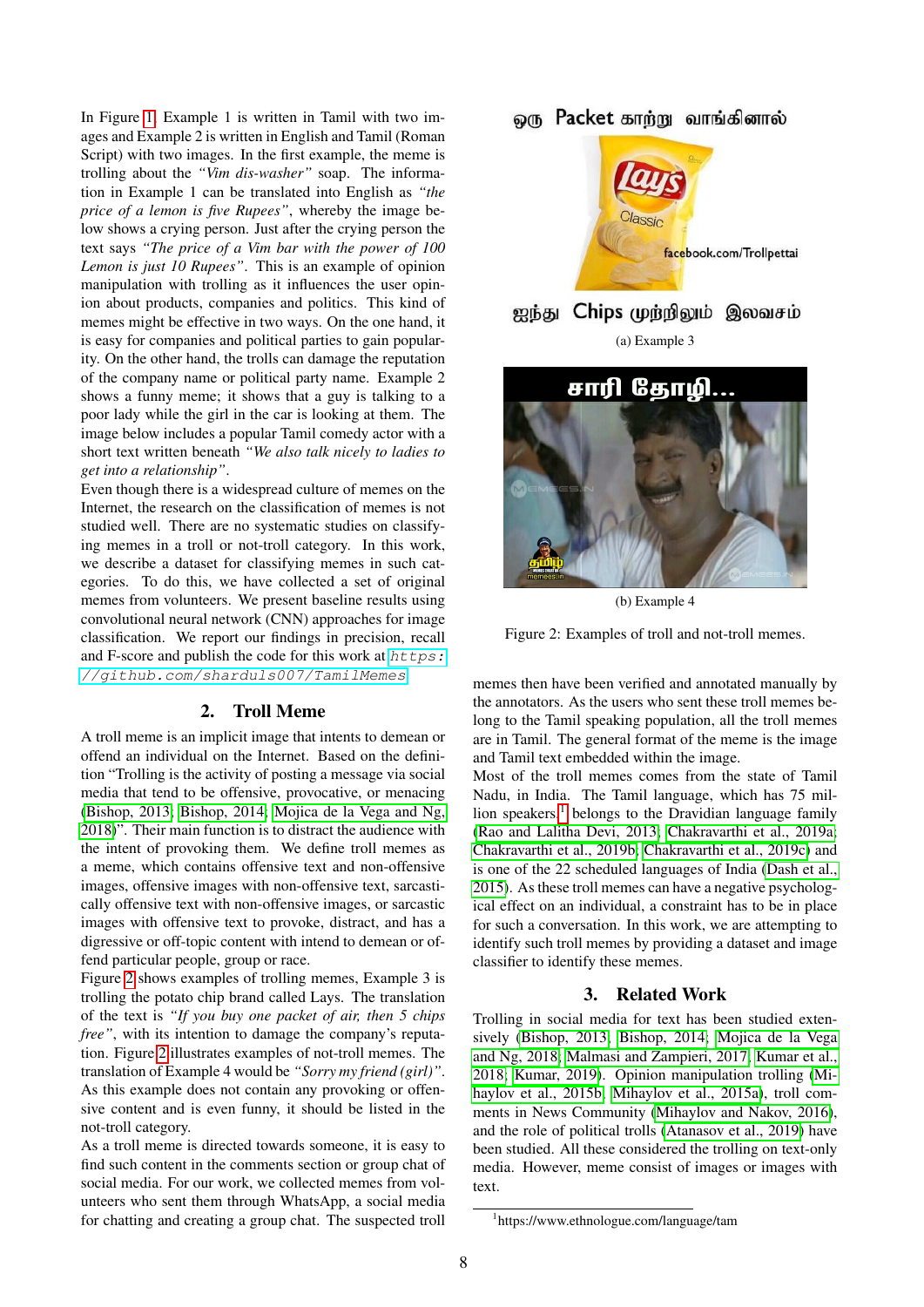A related research area is on offensive content detection. Various works in the recent years have investigated Offensive and Aggression content in text [\(Clarke and Grieve,](#page-5-11) [2017;](#page-5-11) [Mathur et al., 2018;](#page-6-11) [Nogueira dos Santos et al.,](#page-6-12) [2018;](#page-6-12) [Galery et al., 2018\)](#page-5-12). For images, [Gandhi et al.](#page-5-13) [\(2019\)](#page-5-13) deals with offensive images and non-compliant logos. They have developed a computer-vision driven offensive and non-compliant image detection algorithm that identifies the offensive content in the image. They have categorized images as offensive if it has nudity, sexually explicit content, abusive text, objects used to promote violence or racially inappropriate content. The classifier takes advantage of a pre-trained object detector to identify the type of object in the image and then sends the image to the unit which specializes in detecting objects in the image. The majority of memes do not contain nudity or explicit sexual content due to the moderation of social media on nudity. Hence unlike their research, we are trying to identify troll memes by using image features derived by use of a convolutional neural network.

Hate speech is a subset of offensive language and datasets associated with hate speech have been collected from social media such as Twitter [\(Xiang et al., 2012\)](#page-6-13), Instagram [\(Hosseinmardi et al., 2015\)](#page-5-14), Yahoo [\(Nobata et al., 2016\)](#page-6-14), YouTube [\(Dinakar et al., 2012\)](#page-5-15). In all of these works, only text corpora have been used to detect trolling, offensive, aggression and hate speech. Nevertheless, for memes, there is no such dataset. For Indian language memes, it is not available as to our knowledge. We are the first to develop a meme dataset for Tamil, with troll or not-troll annotation.

#### 4. Dataset

### 4.1. Ethics

For our study, people provided memes voluntarily for our research. Additionally, all personal identifiable information such as usernames are deleted from this dataset. The annotators were warned about the trolling content before viewing the meme, and our instructions informed them that they could quit the annotation campaign anytime if they felt uncomfortable.

### 4.2. Data collection

To retrieve high-quality meme data that would likely to include trolling, we asked the volunteers to provide us with memes that they get in their social media platforms, like WhatsApp, Facebook, Instagram, and Pinterest. The data was collected between November 1, 2019, until January 15, 2019, from sixteen volunteers. We are not disclosing any personal information of the volunteers such as gender as per their will. Figure [3](#page-2-0) shows an example of the collected memes. We removed duplicate memes, however, we kept memes that uses the same image but different text. This was a challenging task since the same meme could have different file names. Hence the same meme could be annotated by different annotators. Due to this, we checked manually and removed such duplicates before sending them to annotators. An example is shown in Figure [3,](#page-2-0) where the same image with different text is used. Example 5 describes the image as *"can not understand what you are saying"*, whereby Example 6 describes image as *"I am confused"*.

<span id="page-2-0"></span>

(a) Example 5



(b) Example 6

Figure 3: Examples on same image with different text.

# 4.3. Annotation

After we obtained the memes, we presented this data to the annotators using Google Forms. To not over-burden the annotators, we provided ten memes per page and hundred memes per form. For each form, the annotators are asked to decide if a given meme is of category troll or not-troll. As a part of annotation guidelines, we gave multiple examples of troll memes and not-troll memes to the annotators. The annotation for these examples has been done by the an annotator who is considered as a expert as well as a native Tamil speaker. Each meme is assigned to two different annotators, a male and a female annotator. To ensure the quality of the annotations and due to the region-specific nature of the annotation task, only native speakers from Tamil Nadu, India were recruited as annotators. Although we are not disclosing the gender demographics of volunteers who provided memes, we have gender-balanced annotation since each meme has been annotated by a male and a female.A meme is considered as troll only when both of the annotators label it as a troll.

#### 4.4. Inter-Annotator Agreement

In order to evaluate the reliability of the annotation and their robustness across experiments, we analyzed the interannotator agreement using Cohen's kappa [\(Cohen, 1960\)](#page-5-16). It compares the probability of two annotators agreeing by chance with the observed agreement. It measures agreement expected by chance by modelling each annotator with separate distribution governing their likelihood of assigning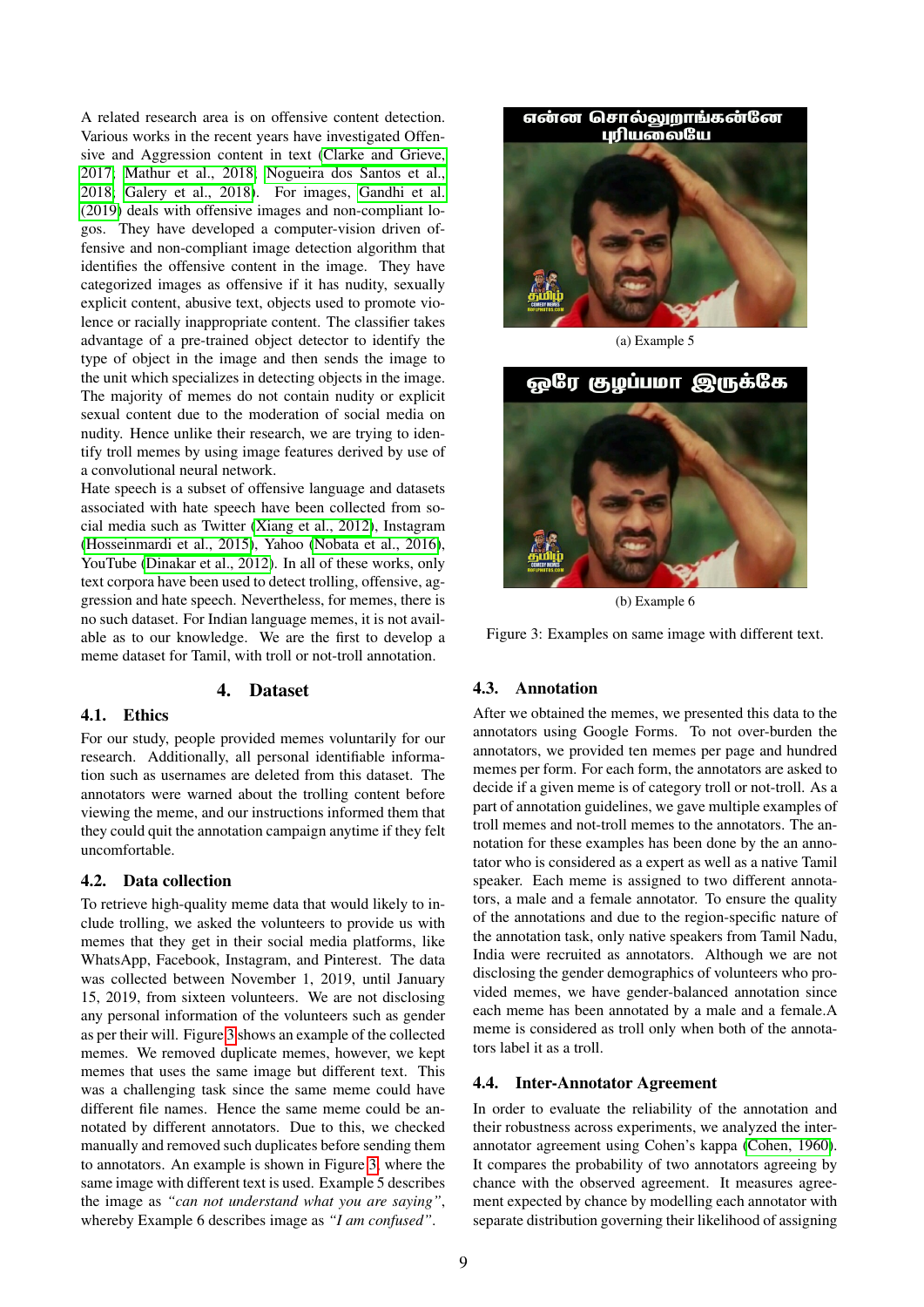a particular category. Mathematically,

$$
K = \frac{p(A) - p(E)}{1 - p(E)}
$$
 (1)

where K is the kappa value,  $p(A)$  is the probability of the actual outcome and  $p(E)$  is the probability of the expected outcome as predicted by chance [\(Bloodgood and](#page-5-17) [Grothendieck, 2013\)](#page-5-17). We got a kappa value of 0.62 between two annotators (gender balance male and female annotators). Based on [Landis and Koch \(1977\)](#page-5-18) and given the inherent obscure nature of memes, we got fair agreement amongst the annotators.

# 4.5. Data Statistics

We collected 2,969 memes, of which most are images with text embedded on them. After the annotation, we learned that the majority (1,951) of these were annotated as troll memes, and 1,018 as not-troll memes. Furthermore, we observed that memes, which have more than one image have a high probability of being a troll, whereas those with only one image are likely to be not-troll. We included Flickr $30K^2$  $30K^2$  images [\(Young et al., 2014\)](#page-6-15) to the not-troll category to address the class imbalance. Flickr30K is only added to training, while the test set is randomly chosen from our dataset. In all our experiments the test set remains the same.

# 5. Methodology

To demonstrate how the given dataset can be used to classify troll memes, we defined two experiments with four variations of each. We measured the performance of the proposed baselines by using precision, recall and F1-score for each class, i.e. "troll and not-troll". We used ResNet [\(He et al., 2016\)](#page-5-19) and MobileNet [\(Howard et al., 2017\)](#page-5-20) as a baseline to perform the experiments. We give insights into their architecture and design choices in the sections below.

#### ResNet

ResNet has won the ImageNet ILSVRC 2015 [\(Rus](#page-6-16)[sakovsky et al., 2015\)](#page-6-16) classification task. It is still a popular method for classifying images and uses residual learning which connects low-level and high-level representation directly by skipping the connections in-between. This improves the performance of ResNet by diminishing the problem of vanishing gradient descent. It assumes that a deeper network should not produce higher training error than a shallow network. In this experiment, we used the ResNet architecture with 176 layers. As it was trained on the ImageNet task, we removed the classification (last) layer and used *GlobalAveragePooling* in place of fully connected layer to save the computational cost. Later, we added four fully connected layers with the classification layer which has a sigmoid activation function.This architecture is trained with or without pre-trained ImageNet weights.

#### MobileNet

We trained MobileNet with and without ImageNet weights. The model has a depth multiplier of 1.4, and an input dimension of  $224 \times 224$  pixels. This provides a  $1,280 \times 1.4 =$ 

1, 792 -dimensional representation of an image, which is then passed through a single hidden layer of a dimensionality of 1, 024 with ReLU activation, before being passed to a hidden layer with input dimension of (512,None) without any activation to provide the final representation  $h_n$ . The main purpose of MobileNet is to optimize convolutional neural networks for mobile and embedded vision applications. It is less complex than ResNet in terms of number of hyperparameters and operations. It uses a different convolutional layer for each channel, this allows parallel computation on each channel which is Depthwise Separable Convolution. Later on the features extracted from these layers have been combined using the pointwise convolution layer. We used MobileNet to reduce the computational cost and compare it with the computationally intensive ResNet.

#### 6. Experiments

We experimented with ResNet and MobileNet. The variation in experiments comes in terms of the data on which the models have been trained on, while the test set (300 memes) remained the same for all experiments. In the first variation, *TamilMemes* in Table [1,](#page-4-2) we trained the ResNet and MobileNet models on our Tamil meme dataset(2,669 memes). The second variation, i.e. *TamilMemes + ImageNet* uses pre-trained ImageNet weights on the Tamil memes dataset. To address the class imbalance, we added 1,000 images from the Flickr30k dataset to the training set in the third variation i.e. *TamilMemes + ImageNet + Flickr1k*. As a result, the third variation has 3,969 images (1,951 trolls and 2,018 not-trolls). In the last variation, *TamilMemes + ImageNet + Flickr30k*, we added 30,000 images from the Flickr30k dataset to not-troll category. Flickr dataset has images and the captions which describes the image. We used these images as a not-troll category because they do not convey trollings without the context of the text. Except for the *TamilMemes* baseline, we are using pre-trained ImageNet weights for all other variations. Images from the Flickr30k dataset are used to balance the not-troll class in the *TamilMemes + ImageNet + Flickr1k* variation. On the one hand, the use of all the samples from the Flickr30k dataset as not-troll in the fourth variation introduces the class imbalance by significantly increasing the number of not-troll samples compared to the troll one. On the other hand, in the first variation, a higher number of troll meme samples again introduces a class imbalance.

#### 7. Result and Discussion

In the ResNet variations, we observed that there is no change in the macro averaged precision, recall and F1-score except for *TamilMemes + ImageNet + Flickr1k* variation. This variation has relatively poor results when compared with the other three variations in ResNet. While precision at identifying the troll class for the ResNet baseline does not vary much, we get better precision at classifying troll memes in the *TamilMemes* variation. This shows that the ResNet model trained on just Tamil memes has a better chance at identifying troll memes. The scenario is different in the case of the MobileNet variations. On the one hand, we observed less precision at identifying the troll class for the TamilMemes variation. On the other

<span id="page-3-0"></span><sup>&</sup>lt;sup>2</sup>https://github.com/BryanPlummer/flickr30k\_entities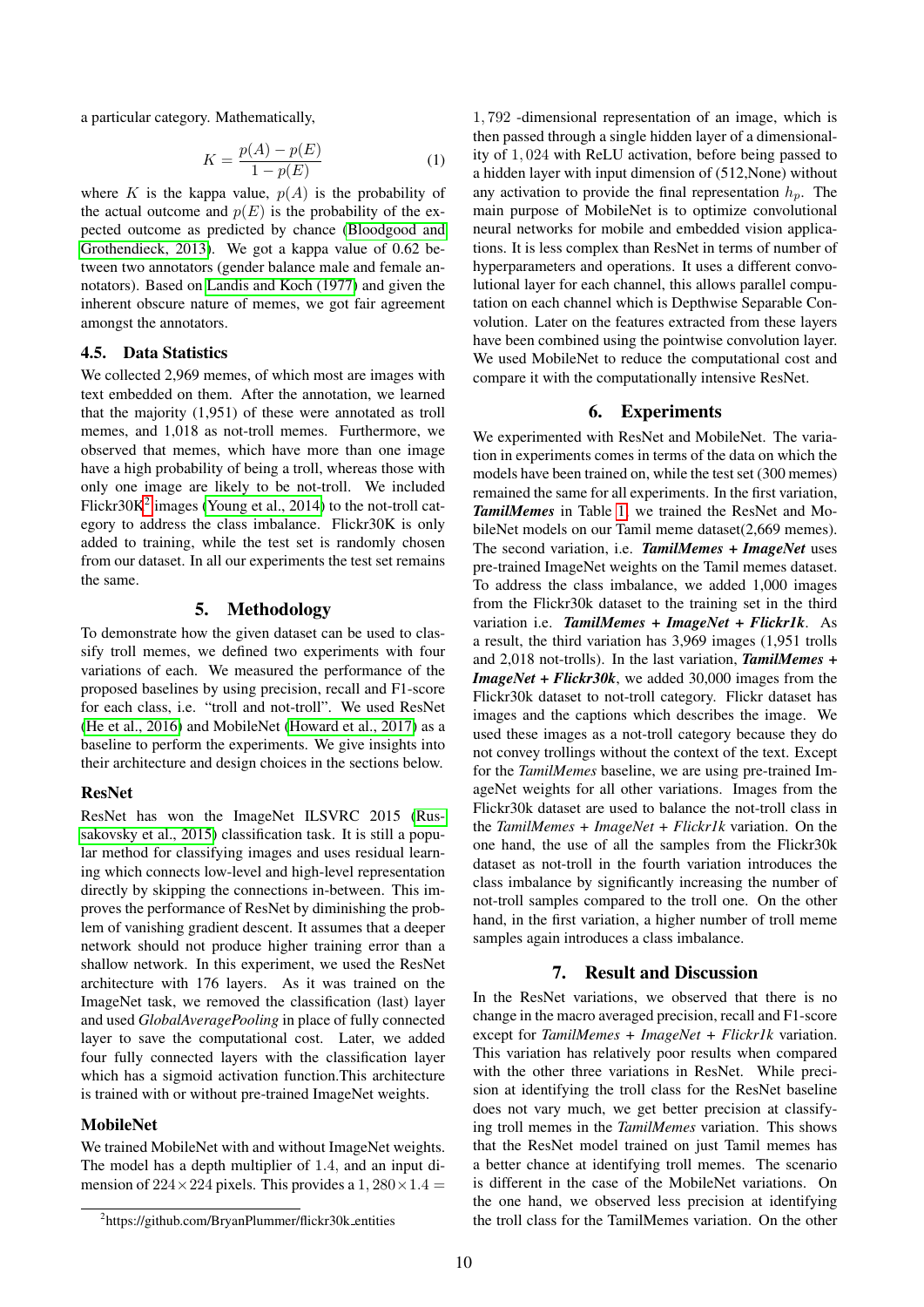<span id="page-4-2"></span>

|                   | <b>ResNET</b>                    |        |          |       |                                   |        |          |       |
|-------------------|----------------------------------|--------|----------|-------|-----------------------------------|--------|----------|-------|
| Variations        | <b>TamilMemes</b>                |        |          |       | <b>TamilMemes + ImageNet</b>      |        |          |       |
|                   | Precision                        | Recall | f1-score | count | Precision                         | Recall | f1-score | count |
| troll             | 0.37                             | 0.33   | 0.35     | 100   | 0.36                              | 0.35   | 0.35     | 100   |
| not-troll         | 0.68                             | 0.71   | 0.70     | 200   | 0.68                              | 0.69   | 0.68     | 200   |
| macro-avg         | 0.52                             | 0.52   | 0.52     | 300   | 0.52                              | 0.52   | 0.52     | 300   |
| weighted-avg      | 0.58                             | 0.59   | 0.58     | 300   | 0.57                              | 0.57   | 0.57     | 300   |
| Variations        | TamilMemes + ImageNet + Flickr1k |        |          |       | TamilMemes + ImageNet + Flickr30k |        |          |       |
| troll             | 0.30                             | 0.34   | 0.32     | 100   | 0.36                              | 0.35   | 0.35     | 100   |
| not-troll         | 0.64                             | 0.59   | 0.62     | 200   | 0.68                              | 0.69   | 0.68     | 200   |
| macro-avg         | 0.47                             | 0.47   | 0.47     | 300   | 0.52                              | 0.52   | 0.52     | 300   |
| weighted-avg      | 0.53                             | 0.51   | 0.52     | 300   | 0.57                              | 0.57   | 0.57     | 300   |
|                   | <b>MobileNet</b>                 |        |          |       |                                   |        |          |       |
| <b>Variations</b> | <b>TamilMemes</b>                |        |          |       | <b>TamilMemes + ImageNet</b>      |        |          |       |
| troll             | 0.28                             | 0.27   | 0.28     | 100   | 0.34                              | 0.43   | 0.38     | 100   |
| not-troll         | 0.64                             | 0.66   | 0.65     | 200   | 0.67                              | 0.58   | 0.62     | 200   |
| macro-avg         | 0.46                             | 0.46   | 0.46     | 300   | 0.50                              | 0.51   | 0.50     | 300   |
| weighted-avg      | 0.52                             | 0.53   | 0.52     | 300   | 0.56                              | 0.53   | 0.54     | 300   |
| <b>Variations</b> | TamilMemes + ImageNet + Flickr1k |        |          |       | TamilMemes + ImageNet + Flickr30k |        |          |       |
| troll             | 0.33                             | 0.55   | 0.41     | 100   | 0.31                              | 0.34   | 0.33     | 100   |
| not-troll         | 0.66                             | 0.45   | 0.53     | 200   | 0.65                              | 0.62   | 0.64     | 200   |
| macro-avg         | 0.50                             | 0.50   | 0.47     | 300   | 0.48                              | 0.48   | 0.48     | 300   |
| weighted-avg      | 0.55                             | 0.48   | 0.49     | 300   | 0.54                              | 0.53   | 0.53     | 300   |

Table 1: Precision, recall, F1-score and count for ResNet, MobileNet and their variations.

hand, we see improvement in precision at detecting trolls in the TamilMeme + ImageNet variation. This shows that MobileNet can leverage transfer learning to improve results. The relatively poor performance of MobileNet on the TamilMeme variation shows that it can not learn complex features like ResNet does to identify troll memes. For ResNet, the trend in the macro averaged score can be seen increasing in *TamilMemes + ImageNet* and *TamilMemes + ImageNet + Flickr1k* variations when compared to the TamilMemes variation. The *TamilMemes + ImageNet + Flickr30k* variation shows a lower macro averaged score than that of the *TamilMemes + ImageNet + Flickr1k* variation in both MobileNet and ResNet. Overall the precision for troll class identification lies in the range of 0.28 and 0.37, which is rather less than that of the not-troll class which lies in the range of 0.64 and 0.68. When we train ResNet in class imbalanced data in *TamilMemes* and *TamilMemes + ImageNet + Flickr30k* variations, results shows that the macro-averaged score of these variations are not hampered by the class imbalance issue. While for same variations MobileNet shows poor macro-averaged precision and recall score when compared with other variations. This shows that MobileNet is more susceptible to class imbalance issue than ResNet.

### 8. Conclusions and Future work

As shown in the Table [1](#page-4-2) the classification model performs poorly at identifying of troll memes. We observed that this stems from the problem characteristics of memes. The meme dataset is unbalanced and memes have both image and text embedded to it with code-mixing in different forms. Therefore, it is inherently more challenging to train a classifier using just images. Further, the same image can be used with different text to mean different things, potentially making the task more complicated.

To reduce the burden placed on annotators, we plan to use a semi-supervised approach to the size of the dataset. Semisupervised approaches have been proven to be of good use to increase the size of the datasets for under-resourced scenarios. We plan to use optical character recognizer (OCR) followed by a manual evaluation to obtain the text in the images. Since Tamil memes have code-mixing phenomenon, we plan to tackle the problem accordingly. With text identification using OCR, we will be able to approach the problem in a multi-modal way. We have created a meme dataset only for Tamil, but we plan to extend this to other languages as well.

#### Acknowledgments

This publication has emanated from research supported in part by a research grant from Science Foundation Ireland (SFI) under Grant Number SFI/12/RC/2289 P2, co-funded by the European Regional Development Fund, as well as by the H2020 project Prêt-à-LLOD under Grant Agreement number 825182.

## Bibliographical References

- <span id="page-4-1"></span>Atanasov, A., De Francisci Morales, G., and Nakov, P. (2019). Predicting the role of political trolls in social media. In *Proceedings of the 23rd Conference on Computational Natural Language Learning (CoNLL)*, pages 1023–1034, Hong Kong, China, November. Association for Computational Linguistics.
- <span id="page-4-0"></span>Bishop, J. (2013). The effect of de-individuation of the internet troller on criminal procedure implementation: An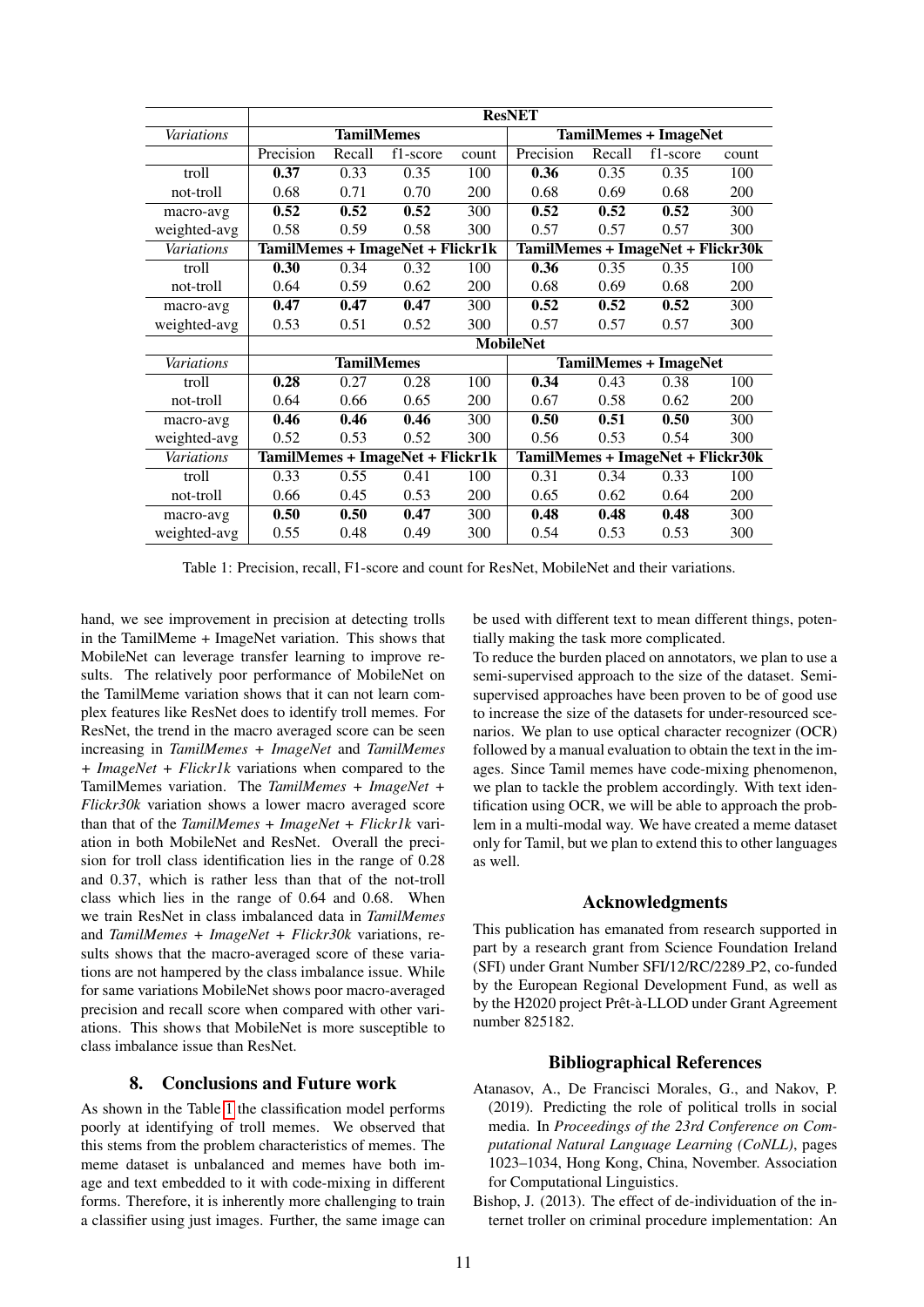interview with a hater - proquest. *International journal of cyber criminology*, page 28–48.

- <span id="page-5-0"></span>Bishop, J. (2014). Dealing with internet trolling in political online communities: Towards the this is why we can't have nice things scale. *Int. J. E-Polit.*, 5(4):1–20, October.
- <span id="page-5-17"></span>Bloodgood, M. and Grothendieck, J. (2013). Analysis of stopping active learning based on stabilizing predictions. In *Proceedings of the Seventeenth Conference on Computational Natural Language Learning*, pages 10–19, Sofia, Bulgaria, August. Association for Computational Linguistics.
- <span id="page-5-2"></span>Chakravarthi, B. R., Arcan, M., and McCrae, J. P. (2018). Improving Wordnets for Under-Resourced Languages Using Machine Translation. In *Proceedings of the 9th Global WordNet Conference*. The Global WordNet Conference 2018 Committee.
- <span id="page-5-6"></span>Chakravarthi, B. R., Arcan, M., and McCrae, J. P. (2019a). Comparison of Different Orthographies for Machine Translation of Under-Resourced Dravidian Languages. In Maria Eskevich, et al., editors, *2nd Conference on Language, Data and Knowledge (LDK 2019)*, volume 70 of *OpenAccess Series in Informatics (OASIcs)*, pages 6:1–6:14, Dagstuhl, Germany. Schloss Dagstuhl– Leibniz-Zentrum fuer Informatik.
- <span id="page-5-7"></span>Chakravarthi, B. R., Arcan, M., and McCrae, J. P. (2019b). WordNet gloss translation for under-resourced languages using multilingual neural machine translation. In *Proceedings of the Second Workshop on Multilingualism at the Intersection of Knowledge Bases and Machine Translation*, pages 1–7, Dublin, Ireland, August. European Association for Machine Translation.
- <span id="page-5-8"></span>Chakravarthi, B. R., Priyadharshini, R., Stearns, B., Jayapal, A., S, S., Arcan, M., Zarrouk, M., and McCrae, J. P. (2019c). Multilingual multimodal machine translation for Dravidian languages utilizing phonetic transcription. In *Proceedings of the 2nd Workshop on Technologies for MT of Low Resource Languages*, pages 56–63, Dublin, Ireland, August. European Association for Machine Translation.
- <span id="page-5-4"></span>Chakravarthi, B. R., Jose, N., Suryawanshi, S., Sherly, E., and McCrae, J. P. (2020a). A sentiment analysis dataset for code-mixed Malayalam-English. In *Proceedings of the 1st Joint Workshop of SLTU (Spoken Language Technologies for Under-resourced languages) and CCURL (Collaboration and Computing for Under-Resourced Languages) (SLTU-CCURL 2020)*, Marseille, France, May. European Language Resources Association (ELRA).
- <span id="page-5-5"></span>Chakravarthi, B. R., Muralidaran, V., Priyadharshini, R., and McCrae, J. P. (2020b). Corpus creation for sentiment analysis in code-mixed Tamil-English text. In *Proceedings of the 1st Joint Workshop of SLTU (Spoken Language Technologies for Under-resourced languages) and CCURL (Collaboration and Computing for Under-Resourced Languages) (SLTU-CCURL 2020)*, Marseille, France, May. European Language Resources Association (ELRA).
- <span id="page-5-11"></span>Clarke, I. and Grieve, J. (2017). Dimensions of abusive language on Twitter. In *Proceedings of the First Work-*

*shop on Abusive Language Online*, pages 1–10, Vancouver, BC, Canada, August. Association for Computational Linguistics.

- <span id="page-5-16"></span>Cohen, J. (1960). A Coefficient of Agreement for Nominal Scales. *Educational and Psychological Measurement*, 20(1):37.
- <span id="page-5-9"></span>Dash, N. S., Selvraj, A., and Hussain, M. (2015). Generating translation corpora in Indic languages:cultivating bilingual texts for cross lingual fertilization. In *Proceedings of the 12th International Conference on Natural Language Processing*, pages 333–342, Trivandrum, India, December. NLP Association of India.
- <span id="page-5-15"></span>Dinakar, K., Jones, B., Havasi, C., Lieberman, H., and Picard, R. (2012). Common sense reasoning for detection, prevention, and mitigation of cyberbullying. *ACM Trans. Interact. Intell. Syst.*, 2(3), September.
- <span id="page-5-12"></span>Galery, T., Charitos, E., and Tian, Y. (2018). Aggression identification and multi lingual word embeddings. In *Proceedings of the First Workshop on Trolling, Aggression and Cyberbullying (TRAC-2018)*, pages 74–79, Santa Fe, New Mexico, USA, August. Association for Computational Linguistics.
- <span id="page-5-13"></span>Gandhi, S., Kokkula, S., Chaudhuri, A., Magnani, A., Stanley, T., Ahmadi, B., Kandaswamy, V., Ovenc, O., and Mannor, S. (2019). Image matters: Detecting offensive and non-compliant content/logo in product images. *arXiv preprint arXiv:1905.02234*.
- <span id="page-5-19"></span>He, K., Zhang, X., Ren, S., and Sun, J. (2016). Deep residual learning for image recognition. In *2016 IEEE Conference on Computer Vision and Pattern Recognition, CVPR 2016, Las Vegas, NV, USA, June 27-30, 2016*, pages 770–778.
- <span id="page-5-14"></span>Hosseinmardi, H., Mattson, S. A., Rafiq, R. I., Han, R., Lv, Q., and Mishra, S. (2015). Analyzing labeled cyberbullying incidents on the instagram social network. In *International conference on social informatics*, pages 49–66. Springer.
- <span id="page-5-20"></span>Howard, A. G., Zhu, M., Chen, B., Kalenichenko, D., Wang, W., Weyand, T., Andreetto, M., and Adam, H. (2017). Mobilenets: Efficient convolutional neural networks for mobile vision applications. *arXiv preprint arXiv:1704.04861*.
- <span id="page-5-3"></span>Jose, N., Chakravarthi, B. R., Suryawanshi, S., Sherly, E., and McCrae, J. P. (2020). A survey of current datasets for code-switching research. In *2020 6th International Conference on Advanced Computing and Communication Systems (ICACCS)*.
- <span id="page-5-1"></span>Kumar, R., Ojha, A. K., Malmasi, S., and Zampieri, M. (2018). Benchmarking aggression identification in social media. In *Proceedings of the First Workshop on Trolling, Aggression and Cyberbullying (TRAC-2018)*, pages 1–11, Santa Fe, New Mexico, USA, August. Association for Computational Linguistics.
- <span id="page-5-10"></span>Kumar, R. (2019). # shutdownjnu vs# standwithjnu: A study of aggression and conflict in political debates on social media in india. *Journal of Language Aggression and Conflict*.
- <span id="page-5-18"></span>Landis, J. R. and Koch, G. G. (1977). The measurement of observer agreement for categorical data. *Biometrics*,